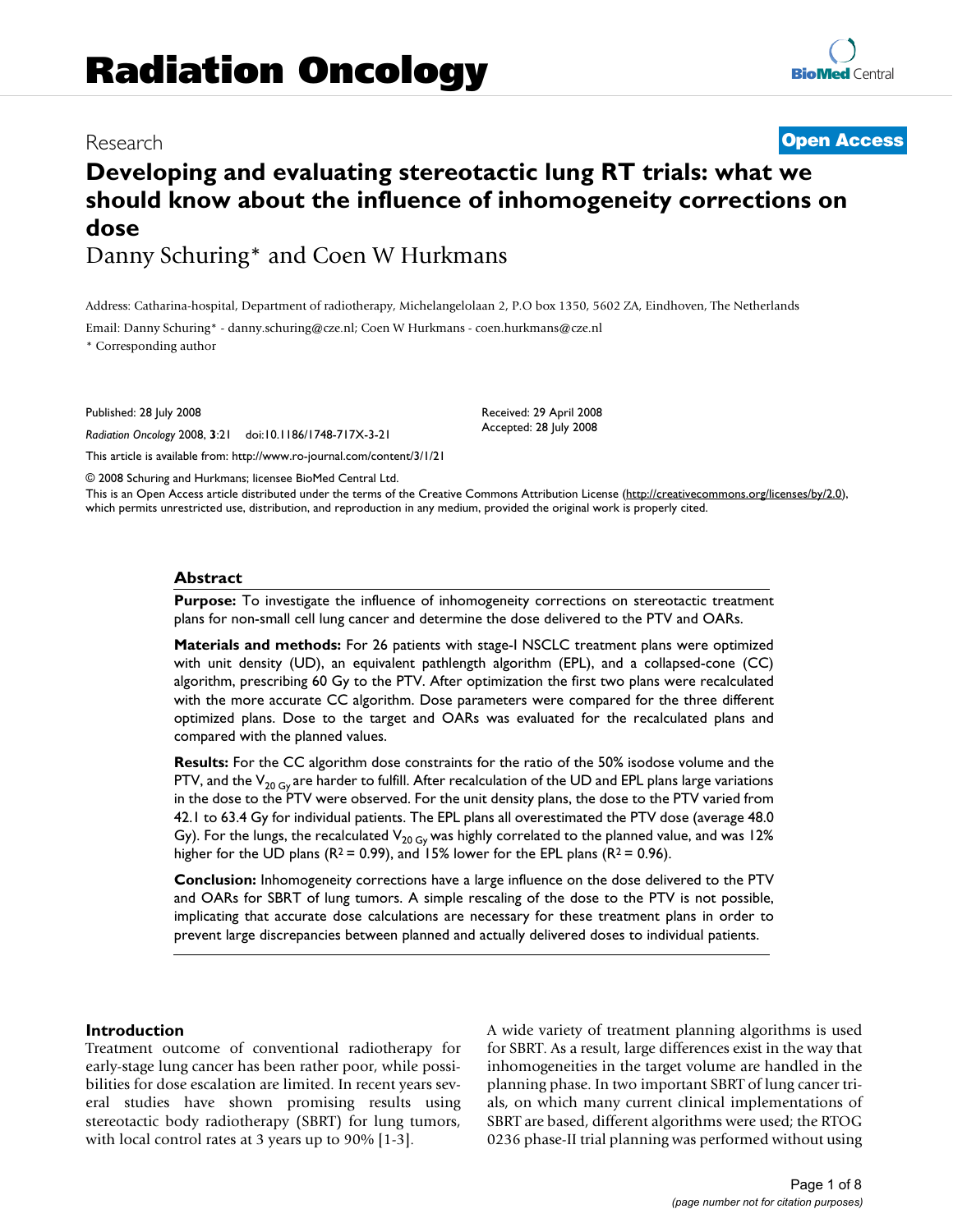inhomogeneity corrections assuming the patient has unit density [4], while in the Japanese JCOG 0403 trial a wide variety of inhomogeneity correction algorithms were allowed [5].

Planning algorithms can roughly be separated in (a) ones which do not take into account changes in lateral electron transport (pencil beam-like algorithms) and (b) ones that do take into account these changes (convolution-superposition type algorithms) [6]. In the type-a algorithms the effects of inhomogeneities are accounted for by applying a correction based on equivalent pathlength (EPL), like the Batho or ETAR correction. In the type-b algorithms changes in the lateral transport are modeled in an approximate way, and several studies have shown these algorithms to be more accurate for dose calculations in regions with inhomogeneities [7,5,8]. In particular, the collapsedcone convolution-superposition algorithm in most cases shows satisfactory agreement with Monte Carlo simulations in the case of inhomogeneous targets [9,10]. The Monte Carlo algorithms can be seen as the current gold standard for these types of dose calculations.

Several authors have studied the influence of inhomogeneity corrections on dose distributions specifically for stereotactic treatments of lung cancer [7,11-14]. Compared to conventional radiotherapy larger deviations can be expected due to the small field sizes used for treating these tumors. Most studies concentrated on creating a treatment plan using a type-a pencil beam algorithm, and recalculating the plans with a type-b algorithm or using Monte Carlo simulations, mostly for a small number of patients with relatively large tumors or on a phantom. All these studies have shown a significant overestimation of the target dose when using pencil-beam calculations.

In this study, the influence of inhomogeneity corrections on the dose distributions was investigated for a large group of patients with small stage I lung cancer tumors. These results are e.g., important for the correct interpretation of previous clinical trials and for the definition of planning criteria for new clinical trials of this treatment, and are being used for designing a Dutch multicenter randomized phase-III trial comparing SBRT with surgery for stage-I NSCLC (ROSEL trial).

# **Materials and methods**

# *Respiration-correlated CT and target delineation*

All patients in this study received a respiration-correlated 4D-CT using a Philips Brilliance Big Bore CT prior to treatment. The 4D-CT was reconstructed in ten equally spaced time bins using phase binning. From these phases, a maximum intensity projection (MIP) was reconstructed. The datasets were then imported in the Pinnacle<sup>3</sup> treatment planning system (Philips Medical Systems, Wisconsin).

Using the MIP dataset, an experienced radiation oncologist delineated the internal target volume (ITV). The GTV was delineated on the CT dataset of the maximum inhale phase; tumor mobility was determined by translating the delineated GTV from this phase to the maximum exhale phase. Organs at risk were delineated on an average-density CT reconstruction. As dictated by the RTOG 0236 protocol, no ITV to CTV margin was applied [4]. The PTV was created by expanding the ITV with a 3 mm margin to account for setup uncertainties in accordance with the protocol used in by Lagerwaard *et al* [3].

# *Patient characteristics*

Twentysix consecutive patients with non-small cell lung cancer (NSCLC) were included. All patients had solitary stage-I tumors, were medically inoperable and were treated at our institute with SBRT. A summary of the volumetric and motion characteristics of these tumors is shown in Table 1. The median, 25%, 50%, 75% and 100% percentile values for the PTV were 29.4, 15.8, 29.4, 40.2, and  $107.6$  cm<sup>3</sup>, respectively.

# *Treatment planning*

The treatment plans consisted of 9 equally spaced coplanar 6 MV beams. Beams consisting of 2 segments were not allowed to enter through the esophagus, heart, spinal cord or contralateral lung. The plans were inversely optimized using the direct aperture optimization module of the Pinnacle3 treatment planning system. Dose calculations were performed on an average-density CT using a 3 × 3 × 3 cm dose calculation grid size.

Plans were optimized until 95% of the PTV received the prescription dose of 60 Gy in 3 fractions (according to RTOG 0236), and more than 99% of the PTV received 90% of the prescribed dose (54 Gy). No limitations to the maximum dose were applied within the PTV as highly inhomogeneous dose distributions are commonly accepted in stereotactic treatments. Objectives were added to ensure that the prescription isodose closely conforms to the PTV and the dose to healthy lung tissue was minimized. The goal was to keep the fraction of healthy lung receiving more than 20 Gy ( $V_{20\,\text{Gy}}$ ) below 10%. For the  $V_{20}$  $_{\rm Gyr}$  both lungs minus the ITV were delineated, in accordance with the RTOG protocol. Maximum dose to the spinal cord was limited to 18 Gy, to the esophagus to 27 Gy, and to the heart to 30 Gy. To prevent the generation of very small segments the minimum beam segment area was set to 4 cm<sup>2</sup>, but generally the segment area was significantly larger. The minimum number of monitor units per segment was limited to 50 MU to ensure that the delivery time at least covers one breathing cycle. All plans consisted of 9 beams with in total generally 18 segments and in a few cases 17 segments.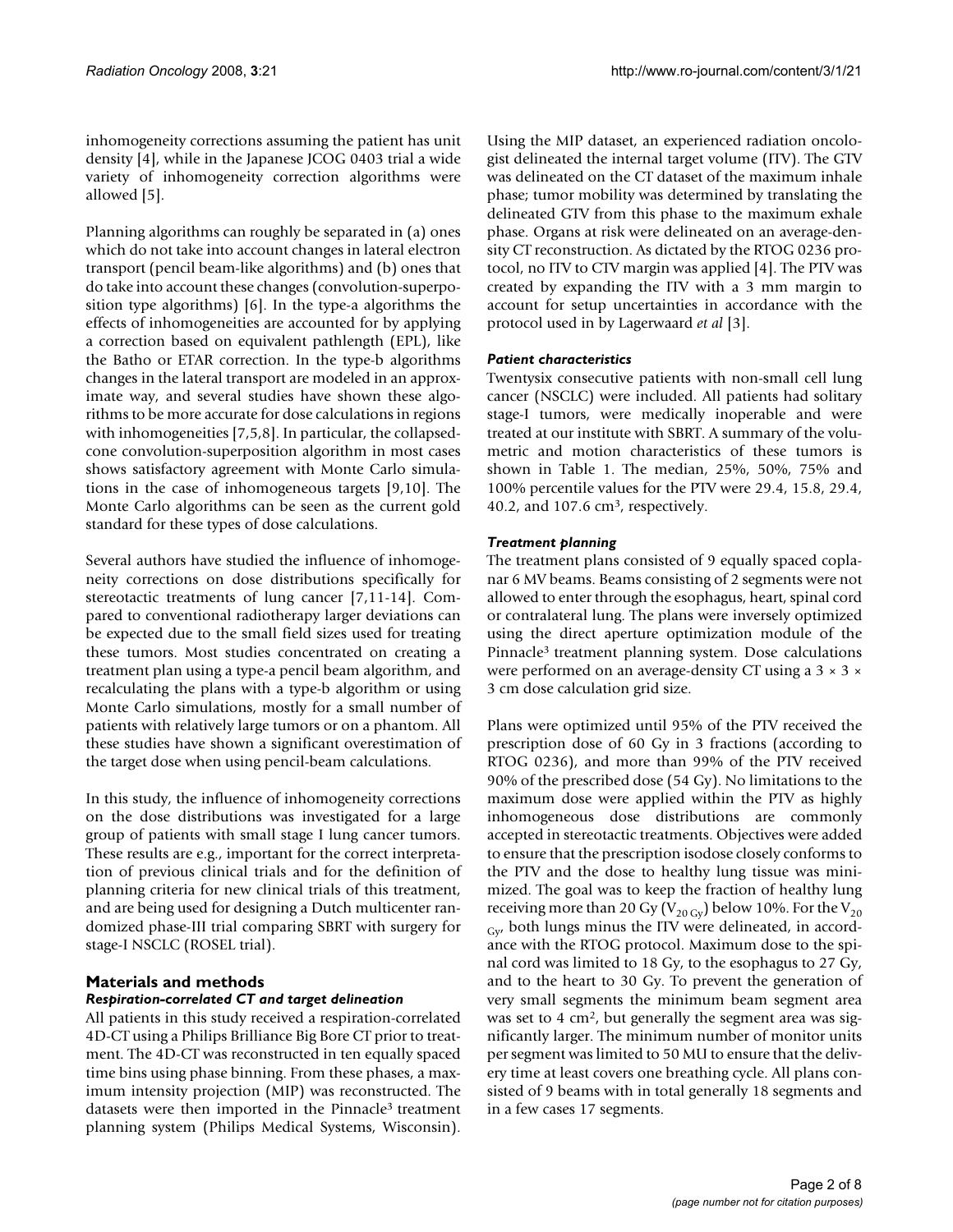**Table 1: Patient characteristics of the group of 26 patients used in this study.**

| <b>Characteristics</b>      | Mean value (range)  |  |  |
|-----------------------------|---------------------|--|--|
| $GTV$ (cm <sup>3</sup> )    | $13.9$ [0.7-50.4]   |  |  |
| $ITV$ (cm <sup>3</sup> )    | $19.3$ [1.4-64.1]   |  |  |
| $PTV$ (cm <sup>3</sup> )    | 37.3 [5.5-107.6]    |  |  |
| $V_{ITV}/V_{GTV}$           | $1.6$ $[1.0 - 2.7]$ |  |  |
| Peak-to-peak amplitude (cm) | $0.8$ $[0.0 - 3.0]$ |  |  |
| Lung volume $(cm^3)$        | 4942 [2720-8786]    |  |  |

Three different plans were created. The first treatment plan was optimized using full inhomogeneity corrections using the CC algorithm. A second plan was created assuming all tissues within the body to have unit density (UD), in accordance with the RTOG 0236 protocol. The third plan was optimized while only accounting for the decreased attenuation of the primary photons, thus resembling an equivalent pathlength (EPL) correction that is incorporated in less advanced dose calculation algorithms. These plans will be referred to as the CC, UD and EPL plans respectively. For all patients, these three plans were optimized until all planning criteria were met. A small renormalization was applied to all plans to ensure that they had exactly identical PTV coverage (60 Gy to 95% of the PTV). Next, the UD and EPL plans were copied and recalculated without re-optimization using the collapsed-cone algorithm.

For each plan the maximum, minimum and mean dose to the PTV was determined, as well as the dose received by 95% ( $D_{95}$ ) and 99% ( $D_{99}$ ) of the PTV, and the isocenter dose. Conformality of the PTV coverage was evaluated by the ratio of the volume of the prescription isodose (60 Gy) and the PTV ( $V_{100\%}/V_{\text{PTV}}$ ). For evaluation of the low dose spillage, the ratio of the 50% isodose volume (30 Gy) and the PTV was calculated ( $V_{50\%}/V_{PTV}$ ). The influence on lung dose was studied by scoring the lung volume receiving 20

Gy, 10 Gy ( $V_{10\,\text{Gy}}$ ) and the mean lung dose (MLD). For all the other organs at risk, no further analysis was done as these received doses far below the tolerance dose by choosing appropriate beam arrangements. All differences in dosimetric parameters were tested using a paired-sample t-test.

### **Results**

### *Planned dose distributions*

For all three calculation algorithms, clinically acceptable treatment plans could be obtained for all patients (Table 2). The dose received by 99% of the PTV volume is slightly lower for the CC plans (58.5 Gy) compared to the UD (58.8 Gy) and EPL plans (58.8 Gy). Figure 1 shows a boxand-whisker plot of the ratio of the volume of the prescription isodose and the PTV, which is a measure for the conformity of a plan. The conformity for the UD and EPL plans was slightly better compared to the CC plans, although this difference was only statistically significant for the CC and EPL plans. The RTOG criterion  $(V_{100\%}/V_{PTV})$ < 1.2) could however be met by all treatment plans except for 3 patients with very small tumors having a minor violation  $(V_{100\%}/V_{PTV}$  < 1.4).

The maximum dose for the CC plans is considerably higher than for the other two (Figure 2). Dose homogeneity in the target area was less for the CC plans, as the effects of tissue inhomogeneities were better accounted for. The broadening of the dose distribution is reflected in the ratio of the volume of the 50% isodose and the PTV ( $V_{50\%}$ )  $V_{\text{PTV}}$ ) which is plotted as a function of the PTV in Figure 3. For the UD and EPL plans, significantly lower ratios were attainable (a mean value of 6.3 for both plans versus 8.4 for the CC plans). Figure 3 also shows that low-dose conformity decreased with decreasing PTV volume, especially for the CC plans.

Regarding the dose to the healthy lung tissue, the  $V_{20\text{ Gy}}$  for the CC plans was on average 15% and 21% higher as the

| Table 2: Mean values and the range of dosimetric data for the different treatment plans as planned and recalculated using |  |  |
|---------------------------------------------------------------------------------------------------------------------------|--|--|
|                                                                                                                           |  |  |

|                          | <b>CC</b>             | UD.                |         |                    |         | <b>EPL</b>         |                          |                      |         |
|--------------------------|-----------------------|--------------------|---------|--------------------|---------|--------------------|--------------------------|----------------------|---------|
|                          | <b>Planned</b>        | <b>Planned</b>     | p-value | Recalculated       | p-value | <b>Planned</b>     | p-value                  | recalculated         | p-value |
|                          |                       |                    |         |                    |         |                    |                          |                      |         |
| $D_{95}$ [Gy]            | 60.0                  | 60.0               | ۰.      | 56.9 [42.1-63.4]   | 0.007   | 60.0               | $\overline{\phantom{a}}$ | 48.0 [34.6-56.1]     | < 0.001 |
| $D_{99}$ [Gy]            | 58.5 [57.6-59.5]      | 58.8 [57.8-59.8]   | < 0.001 | 54.5 [39.6-62.0]   | < 0.001 | 58.8 [58.1-59.7]   | < 0.001                  | 45.9 [32.6-53.7]     | < 0.001 |
| $D_{\text{isco}}$ [Gy]   | 74.3 [66.0-84.1]      | 66.6 [62.5-71.3]   | < 0.001 | 72.7 [59.3-79.6]   | 0.19    | 67.1 [63.2-72.2]   | < 0.001                  | 61.7 [47.9-70.1]     | < 0.001 |
| $D_{mean}$ [Gy]          | 66.9 [64.1-71.0]      | 64.1 [61.6-66.6]   | < 0.001 | 65.0 [49.1-71.0]   | 0.11    | 64.3 [61.8-66.4]   | < 0.001                  | 55.2 [39.7-62.1]     | < 0.001 |
| $D_{\text{max}}$ [Gy]    | 75.6 [67.8-87.4]      | 68.1 [63.0-73.3]   | < 0.001 | 73.8 [61.3-81.7]   | 0.17    | 68.5 [63.8-76.5]   | < 0.001                  | 62.9 [48.0-74.2]     | < 0.001 |
| $V_{100\%}/V_{PTV}$      | $1.13$ [0.98-1.38]    | $1.09$ [0.98-1.25] | 0.14    | $0.98$ [0.01-1.45] | 0.08    | $1.09$ [1.03-1.22] | 0.026                    | $0.27$ [0.00-0.71]   | < 0.001 |
| $V_{50\%}/V_{PTV}$       | $8.4$ [4.5-18.2]      | $6.3$ [4.4-12.6]   | < 0.001 | $6.6$ [4.9-12.2]   | 0.006   | $6.3$ [4.1-12.0]   | < 0.001                  | $4.8$ [3.1-6.5]      | < 0.001 |
| $V_{20 \text{ Gy}} [\%]$ | $6.6$ [2.9-16.7]      | $5.6$ [2.2-14.2]   | < 0.001 | $6.0$ [2.3-15.5]   | 0.017   | $5.2$ [2.1-12.3]   | < 0.001                  | $4.1$ $[1.5 - 10.9]$ | < 0.001 |
| $V_{10 Gy}$ [%]          | $13.7$ $[7.3 - 35.8]$ | $12.1$ [5.9-29.9]  | < 0.001 | $13.1$ [6.1-33.5]  | 0.038   | $12.0$ [5.5-29.5]  | < 0.001                  | $10.9$ [4.6-27.3]    | < 0.001 |
| MLD [cGy]                | 456 [257-941]         | 396 [203-828]      | < 0.001 | 439 [223-905]      | 0.18    | 394 [205-738]      | < 0.001                  | 355 [183-683]        | < 0.001 |

full inhomogeneity corrections, and the p-values for the paired-sample t-test comparing the UD and EPL calculated and recalculated plans to the CC plan.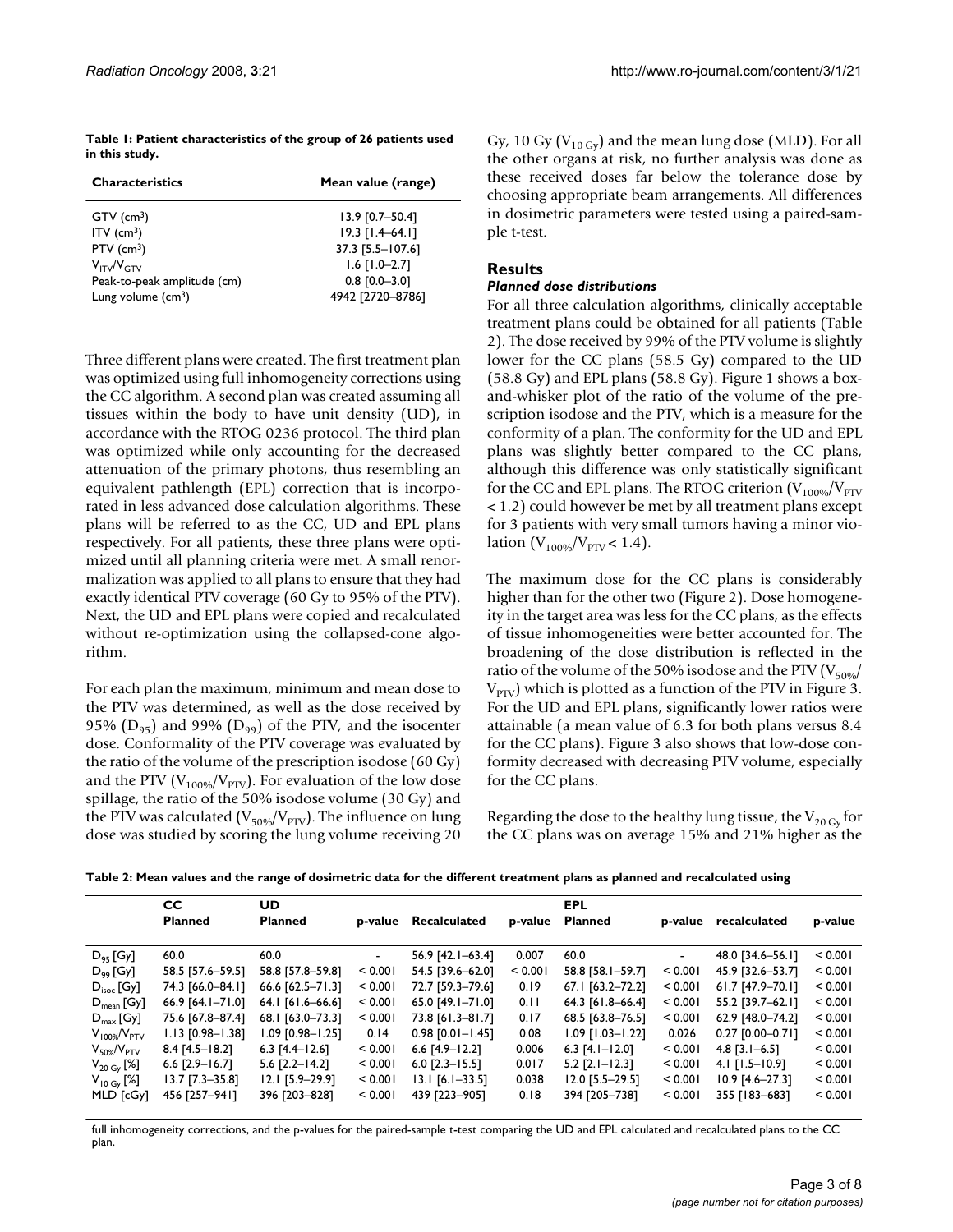

Figure 1

**Box-and-whisker plot of the conformity index for the optimized plan using full CC calculation, with unit density (UD) and with an equivalent pathlength (EPL) correction**.



#### *Dose to target and critical organs after recalculation*

The influence of recalculating the UD and EPL plans with the CC algorithm on the dose distribution for an individual patient is illustrated in Figure 4. The shape of the dose distribution changed significantly, leading to unwanted high dose regions, possibly endangering critical structures like the ribs or hilar vessels.

The dose covering 95% of the PTV for the recalculated plans as a function of the PTV is plotted in Figure 5. The EPL plans consistently overestimate the dose to the PTV, resulting in an average  $D_{95}$  of 48 Gy, 20% lower than the prescribed value. For one patient, a dose of 35 Gy was even observed, 43% lower than planned. The overestimation of the dose increased with decreasing PTV size, although large variations are observed between individual patients. For the UD calculations the recalculated plans on average had a slightly lower  $D_{95}$  of 57 Gy, with values ranging between 63 and 42 Gy for individual patients. No correlation was found with PTV size. For the other dosimetric parameters  $(D_{99}, D_{\text{isoc}} D_{\text{mean}})$  similar results are found as for  $D_{95}$  (Table 2). For the maximum dose, larger values were found for the recalculated plans (Figure 6).

Changes in PTV coverage were also reflected in  $V_{100\%}/V_{PTV}$ (Figure 7), with a significant decrease of this ratio for the EPL plans and also a small though not statistically significant decrease for the UD plans. Again, large variations



Figure 2 **Box-and-whisker plot of the maximum dose for the optimized plans before recalculation**.

between patients were especially visible for the UD plans, with ratios ranging from 0.01 to 1.45.

For the recalculated UD plans, the mean  $V_{20\,\text{Gy}}$  was significantly different from the CC plans (6.0 versus 6.6%), and large variations per patient existed. For the EPL plans the mean  $V_{20\text{ Gv}}$  was significantly lower, with a mean value of 4.1%. The recalculated  $V_{20\ \text{Gy}}$  is plotted against the planned  $V_{20\,\text{Gy}}$  for the UD and EPL plans in Figure 8. These plots were fitted using linear regression, the resulting fit parameters can be found in table 3. A strong dependency existed between planned and recalculated values ( $R^2$  = 0.99 and 0.96 for UD and EPL plans, respectively)



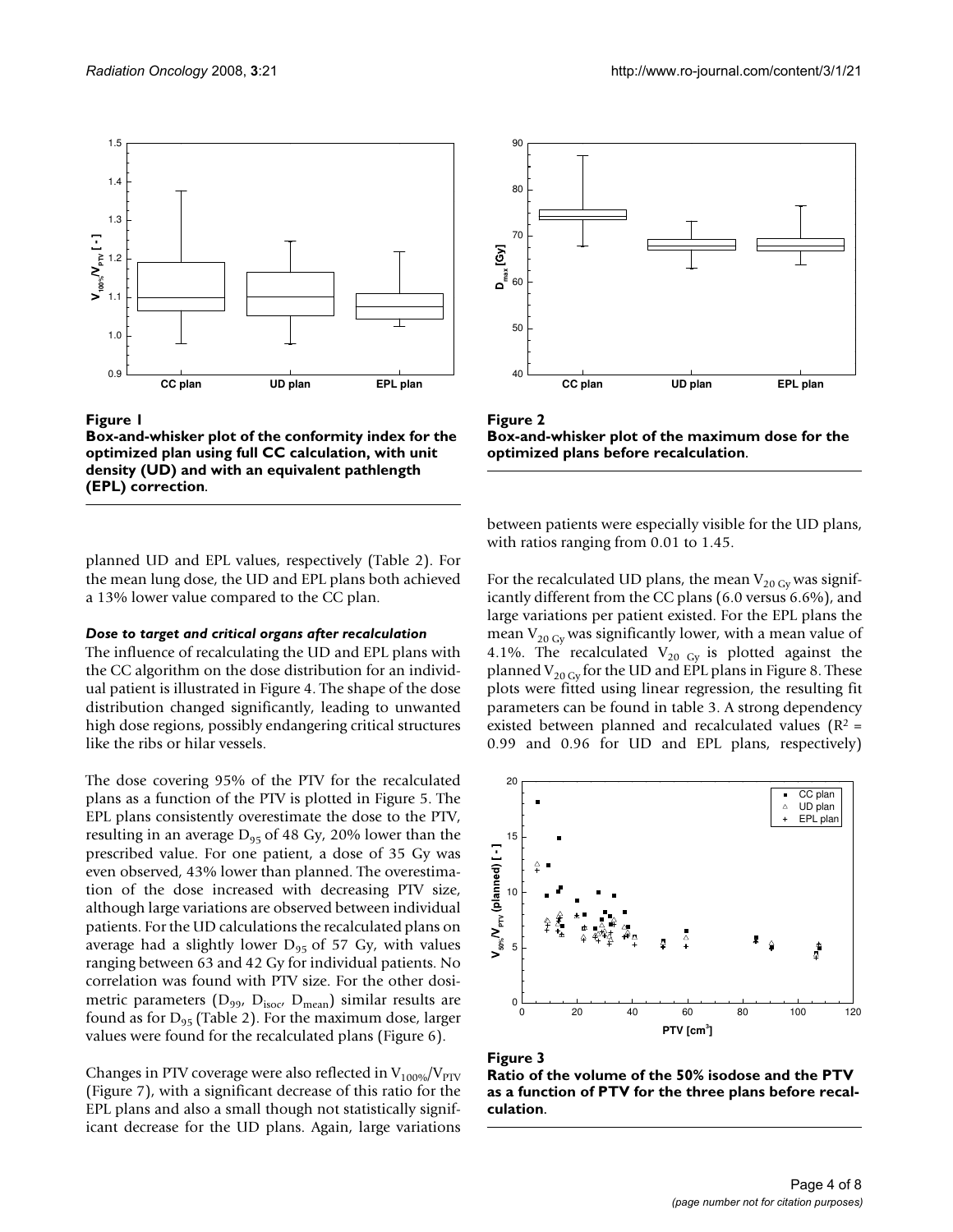

Figure 4

**Example of the planned and recalculated dose distribution for the UD (top) and EPL (bottom) calculation for a single patient**. Note the much higher dose to the hilar structure in the recalculated UD plan and the much lower dose coverage in the recalculated EPL plan.

although a reasonable amount of scatter is visible. For the  $V_{10\text{ GV}}$  and mean lung dose even stronger correlations were found between planned and recalculated values (Table 3). The recalculated  $V_{10\text{ Gy}}$  was about 8% higher for the UD plans, and 8% lower for the EPL plans, for the MLD an 11% increase and 10% decrease was found, respectively.

#### **Discussion**

In this study it was demonstrated that the use of different inhomogeneity corrections during the planning of stereotactic lung RT treatments has a large impact on the dose distribution to the target area and healthy lung tissue. The separation into two types of algorithms (a and b) as mentioned in the introduction is of course a simplification of the differences that exist between the various clinically implemented algorithms. The comparison between the EPL and CC algorithms presented here can be seen as a good quantitative analysis of the differences that can be found between type a and b algorithms. However, slightly different results are expected if two other (implementations of) type a and b algorithms would have been used.

The dose criteria as prescribed in the RTOG 0236 trial [4] have been based on calculations assuming unit density of the patient. For the algorithms accounting for the effect of the increased lateral range of the electrons and scattered



Figure 5 **Dose to 95% of the PTV as a function of the PTV as determined using the CC calculation**.

photons, these criteria are often harder to fulfill as the penumbras tend to be broadened.

Dose coverage of the recalculated plans varied widely among different patients. The dose to 95% of the PTV for the plans optimized with unit density ranged from 30% lower to slightly higher than planned for individual patients. A simple rescaling of the planned dose to the actual dose given to the patient is thus not possible, making a recalculation of the plan with accurate dose calculations necessary.



#### Figure 6

**Box-and-whisker plot of the maximum dose after recalculation of the unit density and EPL plan**. The results from the CC plan are plotted for comparison.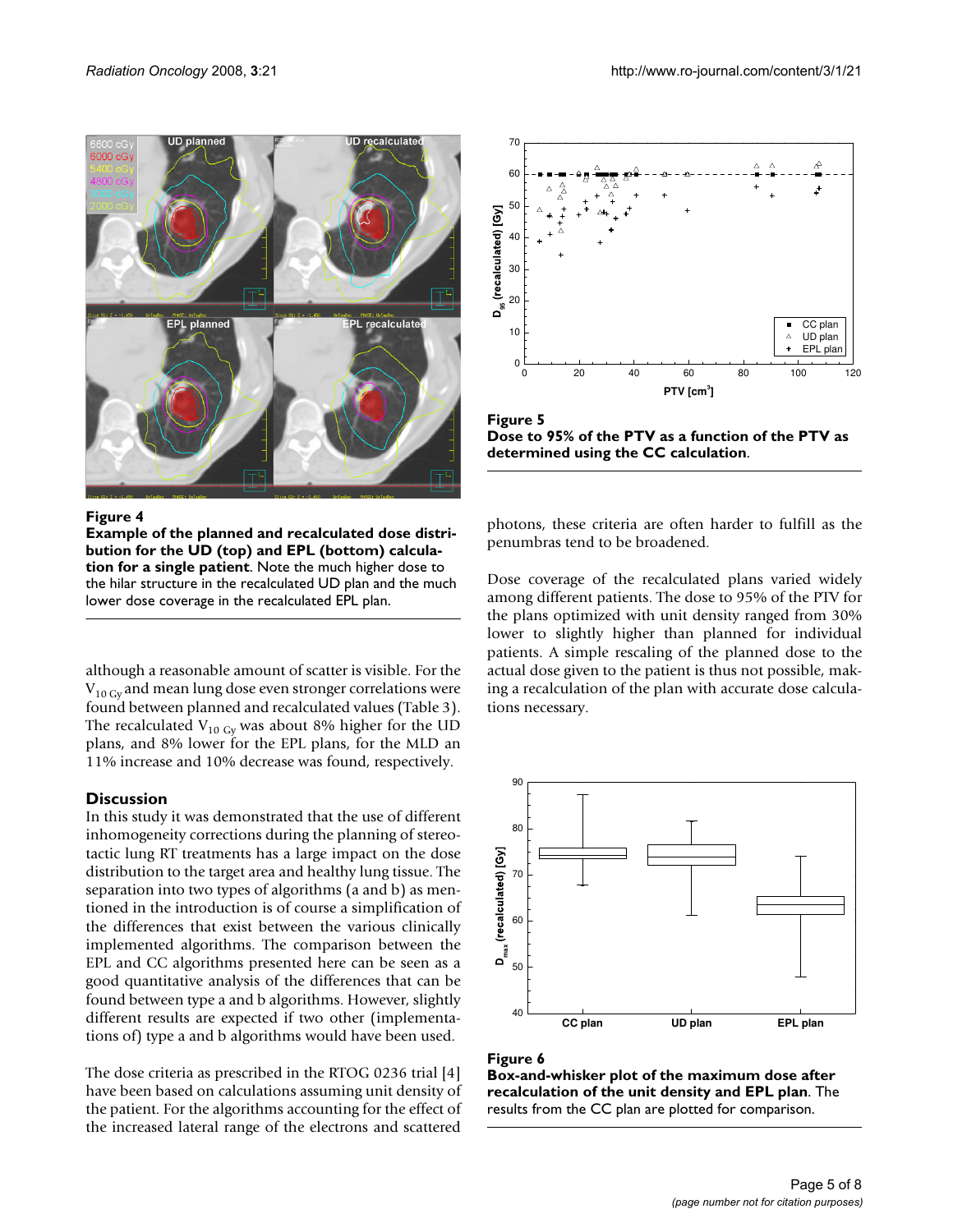

**Figure 7 Box-and-whisker plot of the conformity index for the UD and EPL plans after recalculation with full inhomogeneity corrections.** The results from the collapsedcone calculation are plotted for comparison.

The overestimation of the dose using the EPL algorithm seen in all patients varies with increases tumorsize, lung density and location. This type of algorithm is still widely used in clinical practice, and has also been used by Lagerwaard *et al*. who recently presented clinical results of more than 200 patients with NSCLC [3]. The possible overestimation of the dose given to the tumor should be considered when interpreting the results from this clinical study.

In a study by Haedinger *et al*.[12] the stereotactic treatments from 33 lung cancer patients planned with a pencil beam algorithm were recalculated using a CC algorithm. These authors found a smaller overestimation of the dose given to the target using a pencil beam algorithm. This might in part be explained by the planning itself, as the PTV coverage in their work was often higher than the 95% used in this study. Another important difference is the PTV sizes considered in their study, with a median value of 122 cc compared to 29 cc in our study, which is more representative for patients suitable for this treatment. As a result smaller fieldsizes were used in our study, resulting in a larger overestimation of the dose.



Figure 8 **Recalculated lung volume receiving 20 Gy or more versus planned value for the unit density and EPL plans**.

As the UD and EPL calculations do not account for the increased lateral electron range, recalculation of the plans results in an increase of the low-dose region  $(V_{20\,\text{Gy}}V_{10\,\text{Gy}})$ in the lungs. On the other hand the algorithms often underestimate the required number of MUs due to lateral electron disequilibrium. As a result, the plans optimized with unit density calculations tend to underestimate the dose to the healthy lung ( $V_{20\ \text{Gy}}$ ,  $V_{10\ \text{Gy}}$  and MLD), and the EPL plans overestimate it. In accordance with De Jaeger *et al*. [15] a correlation was found between planned and recalculated values for the lung dose. As this study deals with much smaller target volumes compared to the ones used by De Jaeger, lateral electron disequilibrium is more dominant, resulting in different correlations than the ones found by these authors. In contrast, Chang *et al* did not find a difference between V20 Gy values calculated for heterogeneity corrected and UD plans [16]. However, they predominately used simple anteroposterior/posterioranterior fields and irradiated much larger lung volumes, as can be derived from their high V20 values in combination with their dose prescriptions. This again might explain the difference found between our results, using stereotactic radiotherapy to treat relatively small target volumes and the results derived by Chang *et al*. With yet another beam set-up, namely for breast irradiation, Brink

**Table 3: Correlation between planned and recalculated values for the lung volume receiving 20 Gy, 10 Gy and the mean lung dose.**

|                     | Unit density                                   |              | EPL                                            |              |  |
|---------------------|------------------------------------------------|--------------|------------------------------------------------|--------------|--|
| <b>Parameter</b>    | Correlation                                    | $R^2$ -value | <b>Correlation</b>                             | $R^2$ -value |  |
| $V_{20\ Gy}$        | $1.12\cdot V_{20\;{\rm Gy,\, planned}}$ - 0.24 | 0.994        | $0.85\cdot V_{20\text{ Gy, planned}}$ - 0.35   | 0.957        |  |
| $V_{10 \text{ Gy}}$ | $1.08\cdot V_{10\text{ Gy, planned}}$ - 0.05   | 0.996        | $0.92 \cdot V_{10 \text{ Gy, planned}}$ - 0.07 | 0.979        |  |
| <b>MLD</b>          | $1.11 \cdot \mathsf{MLD}_\mathsf{planned}$ -   | 0.998        | $0.90 \cdot \text{MLD}_{\text{planned}}$       | 0.999        |  |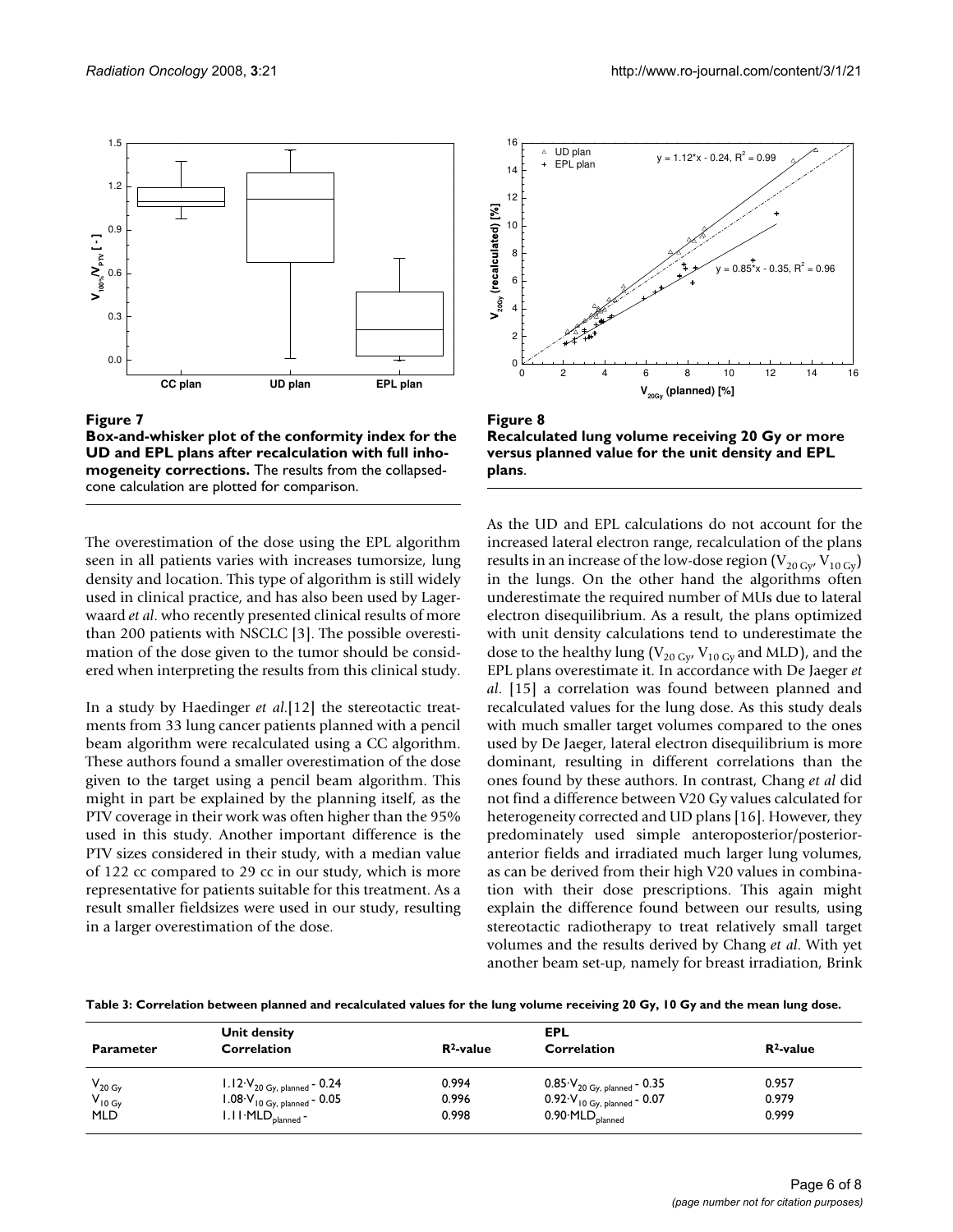*et al*. also found significant differences between algorithms in deriving optimal radiation pneumonitis NTCP values [17]. Thus, it might be concluded that differences between algorithms in calculating lung dose do exist. The extent of the deviation depends on the algorithms and irradiation techniques investigated.

Although Monte Carlo simulations are considered to be the gold standard in the presence of inhomogeneities, the collapsed cone algorithm has proven to be reasonably accurate. Krieger and Sauer did find up to 10% difference between CC and Monte-carlo calculations. However, these deviations were found using a slab geometry phantom and single beam set-up which does not resemble a clinical set-up very well. Furthermore, the authors indicate that part of these errors might be explained by an incorrect choice of the CC parameters [9]. In most situations, accuracy in the order of 2 to 5% is obtainable, meaning that inaccuracies in the CC dose calculations are much smaller than the differences observed in this study, and can be considered as a reasonably accurate representation of the actual dose given to the patient [18,17,10].

Maybe even more important, the collapsed cone algorithms have now become widely available in clinical practice, while the use of Monte Carlo treatment planning is still very limited. Thus, the CC results presented here can be used to generate optimization criteria in clinical practice, while this would be less straightforward for results based on Monte-Carlo calculations.

# **Conclusion**

The implications of the results in this study are twofold. In the first place, planning dose criteria are often easier achieved with plans created using simple dose calculation algorithms, which should be considered in study designs involving multiple institutions using different planning systems. Secondly, the actually delivered dose to the tumor can significantly deviate from the planned value when not using appropriate inhomogeneity corrections. As large variations exist in the actual dose per individual patient, clinical studies evaluating the effectiveness of this treatment should rely on the most accurate dose calculation which is clinically available at the time, or at least retrospectively re-evaluate the actual dose given to the target. Fortunately, the dose to the healthy lung tissue calculated with a simple algorithm can retrospectively easily be recalculated using the correlation parameters derived in this study. Before clinical introduction, the fractionation scheme and dose optimization procedure should be very well tailored to the calculation algorithm and TPS one uses clinically.

#### **Authors' contributions**

DS was responsible for study design, carried out treatment planning, analysis of data and results, and writing and editing the manuscript, CWH worked on study design, analysis of data and results, and writing and editing the manuscript. All authors have read and approved the final manuscript.

## **Acknowledgements**

The authors would like to thank Marjan Admiraal and Gert Meijer for fruitful discussions. Philips Medical Systems is gratefully acknowledged for providing some of the 4D-CT capabilities within the context of a research agreement. Part of this work has been presented at the annual ESTRO meeting in 2007.

#### **References**

- 1. Onishi H, Shirato H, Nagata Y, Hiraoka M, Fujino M, Gomi K, Niibe Y, Karasawa K, Hayakawa K, Takai Y, Kimura T, Takeda A, Ouchi A, Hareyama M, Kokubo M, Hara R, Itami J, Yamada K, Araki T: **[Hypof](http://www.ncbi.nlm.nih.gov/entrez/query.fcgi?cmd=Retrieve&db=PubMed&dopt=Abstract&list_uids=17603311)[ractionated stereotactic radiotherapy \(HypoFXSRT\) for](http://www.ncbi.nlm.nih.gov/entrez/query.fcgi?cmd=Retrieve&db=PubMed&dopt=Abstract&list_uids=17603311) stage I non-small cell lung cancer: updated results of 257 [patients in a Japanese multi-institutional study.](http://www.ncbi.nlm.nih.gov/entrez/query.fcgi?cmd=Retrieve&db=PubMed&dopt=Abstract&list_uids=17603311)** *J Thorac Oncol* 2007, **2:**S94-100.
- 2. Timmerman R, Papiez L, McGarry , Likes L, DesRosiers C, Frost S, Williams M: **[Extracranial stereotactic radioablation - results of](http://www.ncbi.nlm.nih.gov/entrez/query.fcgi?cmd=Retrieve&db=PubMed&dopt=Abstract&list_uids=14605072) [a phase I study in medically inoperable stage I non-small cell](http://www.ncbi.nlm.nih.gov/entrez/query.fcgi?cmd=Retrieve&db=PubMed&dopt=Abstract&list_uids=14605072) [lung cancer.](http://www.ncbi.nlm.nih.gov/entrez/query.fcgi?cmd=Retrieve&db=PubMed&dopt=Abstract&list_uids=14605072)** *Chest* 2003, **124:**1946-1955.
- 3. Lagerwaard FJ, Haasbeek CJA, Smit EF, Slotman BJ, Senan S: **[Out](http://www.ncbi.nlm.nih.gov/entrez/query.fcgi?cmd=Retrieve&db=PubMed&dopt=Abstract&list_uids=18164849)[comes of risk-adapted fractionated stereotactic radiother](http://www.ncbi.nlm.nih.gov/entrez/query.fcgi?cmd=Retrieve&db=PubMed&dopt=Abstract&list_uids=18164849)[apy for stage I non-small-cell lung cancer.](http://www.ncbi.nlm.nih.gov/entrez/query.fcgi?cmd=Retrieve&db=PubMed&dopt=Abstract&list_uids=18164849)** *Int J Radiat Oncol Biol Phys* 2008, **70:**685-692 [[http://linkinghub.elsevier.com/retrieve/pii/](http://linkinghub.elsevier.com/retrieve/pii/S0360301607044689) [S0360301607044689\]](http://linkinghub.elsevier.com/retrieve/pii/S0360301607044689).
- 4. Timmerman RD, Michalski J, Galvin J, Fowler JF, Choy H, gore E, johnstone D: **RTOG 0236: A phase II trial of stereotactic body radiation therapy (SBRT) in the treatment of patients with medically inoperable stage I/II non-small cell lung cancer.** RTOG; 2006.
- 5. Nishio T, Kunieda E, Shirato H, Ishikura S, Onishi H, Tateoka K, Hiraoka M, Narita Y, Ikeda M, Goka T: **[Dosimetric verification in](http://www.ncbi.nlm.nih.gov/entrez/query.fcgi?cmd=Retrieve&db=PubMed&dopt=Abstract&list_uids=17047260) [participating institutions in a stereotactic body radiotherapy](http://www.ncbi.nlm.nih.gov/entrez/query.fcgi?cmd=Retrieve&db=PubMed&dopt=Abstract&list_uids=17047260) trial for stage I non-small cell lung cancer: Japan clinical [oncology group trial \(JCOG0403\).](http://www.ncbi.nlm.nih.gov/entrez/query.fcgi?cmd=Retrieve&db=PubMed&dopt=Abstract&list_uids=17047260)** *Phys Med Biol* 2006, **51:**5409-5417.
- 6. Knöös T, Wieslander E, Cozzi L, Brink C, Fogliata A, Albers D, Nyström H, Lassen S: **[Comparison of dose calculation algorithms](http://www.ncbi.nlm.nih.gov/entrez/query.fcgi?cmd=Retrieve&db=PubMed&dopt=Abstract&list_uids=17068365) [for treatment planning in external photon beam therapy for](http://www.ncbi.nlm.nih.gov/entrez/query.fcgi?cmd=Retrieve&db=PubMed&dopt=Abstract&list_uids=17068365) [clinical situations.](http://www.ncbi.nlm.nih.gov/entrez/query.fcgi?cmd=Retrieve&db=PubMed&dopt=Abstract&list_uids=17068365)** *Phys Med Biol* 2006, **51:**5785-5807.
- 7. Lax I, Panettieri V, Wennberg B, Amor DM, Naslund I, Baumann P, Gagliardi G: **[Dose distributions in SBRT of lung tumors: Com](http://www.ncbi.nlm.nih.gov/entrez/query.fcgi?cmd=Retrieve&db=PubMed&dopt=Abstract&list_uids=16982567)[parison between two different treatment planning algo](http://www.ncbi.nlm.nih.gov/entrez/query.fcgi?cmd=Retrieve&db=PubMed&dopt=Abstract&list_uids=16982567)rithms and Monte-Carlo simulation including breathing [motions.](http://www.ncbi.nlm.nih.gov/entrez/query.fcgi?cmd=Retrieve&db=PubMed&dopt=Abstract&list_uids=16982567)** *Acta Oncol* 2006, **45:**978-988.
- 8. Jones AO, Das IJ: **[Comparison of inhomogeneity correction](http://www.ncbi.nlm.nih.gov/entrez/query.fcgi?cmd=Retrieve&db=PubMed&dopt=Abstract&list_uids=15839349) [algorithms in small photon fields.](http://www.ncbi.nlm.nih.gov/entrez/query.fcgi?cmd=Retrieve&db=PubMed&dopt=Abstract&list_uids=15839349)** *Med Phys* 2005, **32:**766-776.
- 9. Krieger T, Sauer OA: **[Monte Carlo- versus pencil-beam-/col](http://www.ncbi.nlm.nih.gov/entrez/query.fcgi?cmd=Retrieve&db=PubMed&dopt=Abstract&list_uids=15798260)[lapsed-cone-dose calculation in a heterogeneous multi-layer](http://www.ncbi.nlm.nih.gov/entrez/query.fcgi?cmd=Retrieve&db=PubMed&dopt=Abstract&list_uids=15798260) [phantom.](http://www.ncbi.nlm.nih.gov/entrez/query.fcgi?cmd=Retrieve&db=PubMed&dopt=Abstract&list_uids=15798260)** *Phys Med Biol* 2005, **50:**859-868.
- 10. Fogliata A, Nicolini G, Vanetti E, Clivio A, Winkler P, Cozzi L: **[The](http://www.ncbi.nlm.nih.gov/entrez/query.fcgi?cmd=Retrieve&db=PubMed&dopt=Abstract&list_uids=18421117) [impact of photon dose calculation algorithms on expected](http://www.ncbi.nlm.nih.gov/entrez/query.fcgi?cmd=Retrieve&db=PubMed&dopt=Abstract&list_uids=18421117) dose distributions in lungs under different respiratory [phases.](http://www.ncbi.nlm.nih.gov/entrez/query.fcgi?cmd=Retrieve&db=PubMed&dopt=Abstract&list_uids=18421117)** *Phys Med Biol* 2008, **53:**2375-2390.
- 11. Ding GX, Duggan DM, Lu B, Hallahan DE, Cmelak A, Malcolm A, Newton J, Deeley M, Coffey CW: **[Impact of inhomogeneity cor](http://www.ncbi.nlm.nih.gov/entrez/query.fcgi?cmd=Retrieve&db=PubMed&dopt=Abstract&list_uids=17822007)[rections on dose coverage in the treatment of lung cancer](http://www.ncbi.nlm.nih.gov/entrez/query.fcgi?cmd=Retrieve&db=PubMed&dopt=Abstract&list_uids=17822007) [using stereotactic body radiation therapy.](http://www.ncbi.nlm.nih.gov/entrez/query.fcgi?cmd=Retrieve&db=PubMed&dopt=Abstract&list_uids=17822007)** *Med Phys* 2007, **34:**2985-2994.
- 12. Haedinger U, Krieger T, Flentje M, Wulf J: **[Influence of calculation](http://www.ncbi.nlm.nih.gov/entrez/query.fcgi?cmd=Retrieve&db=PubMed&dopt=Abstract&list_uids=15629617) [model on dose distribution in stereotactic radiotherapy for](http://www.ncbi.nlm.nih.gov/entrez/query.fcgi?cmd=Retrieve&db=PubMed&dopt=Abstract&list_uids=15629617) [pulmonary targets.](http://www.ncbi.nlm.nih.gov/entrez/query.fcgi?cmd=Retrieve&db=PubMed&dopt=Abstract&list_uids=15629617)** *Int J Radiat Oncol Biol Phys* 2005, **61:**239-249.
- 13. Panettieri V, Wennberg B, Gagliardi G, Duch MA, Ginjaume M, Lax I: **[SBRT of lung tumours: Monte Carlo simulation with PENE-](http://www.ncbi.nlm.nih.gov/entrez/query.fcgi?cmd=Retrieve&db=PubMed&dopt=Abstract&list_uids=17664607)LOPE of dose distributions including respiratory motion and [comparison with different treatment planning systems.](http://www.ncbi.nlm.nih.gov/entrez/query.fcgi?cmd=Retrieve&db=PubMed&dopt=Abstract&list_uids=17664607)** *Phys Med Biol* 2007, **52:**4265-4281.
- 14. Hansen AT, Petersen JB, Hoyer M, Christensen JJ: **[Comparison of](http://www.ncbi.nlm.nih.gov/entrez/query.fcgi?cmd=Retrieve&db=PubMed&dopt=Abstract&list_uids=16246744) [two dose calculation methods applied to extracranial stere](http://www.ncbi.nlm.nih.gov/entrez/query.fcgi?cmd=Retrieve&db=PubMed&dopt=Abstract&list_uids=16246744)-**